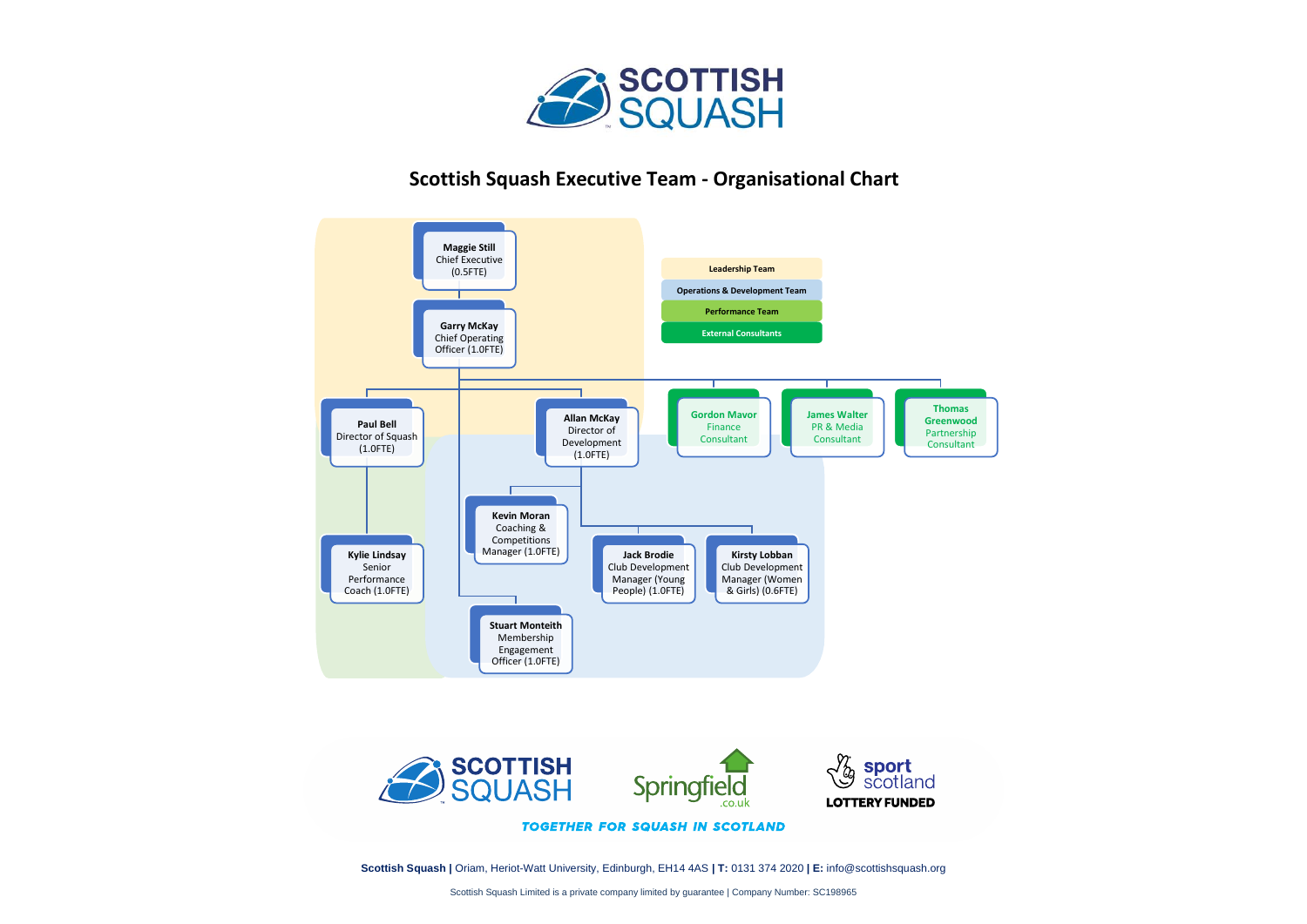

## **Scottish Squash Executive Team – Roles & Responsibilities**

|                                               | <b>Operations Team</b>                        |                                                     |                                               |                                                  |
|-----------------------------------------------|-----------------------------------------------|-----------------------------------------------------|-----------------------------------------------|--------------------------------------------------|
| <b>Chief Executive (0.5FTE)</b>               | <b>Chief Operating Officer</b><br>$(1.0$ FTE) | <b>Director of Squash (1.0FTE)</b>                  | <b>Director of Development</b><br>$(1.0$ FTE) | <b>Membership Engagement</b><br>Officer (1.0FTE) |
| Maggie Still                                  | Garry McKay                                   | Paul Bell                                           | Allan McKay                                   | <b>Stuart Monteith</b>                           |
| Executive Team                                | <b>Operations Team Line</b><br>Management     | Performance Team Line<br>Management                 | Development Team Line<br>Management           | <b>Membership Services</b>                       |
| Governance, Board &<br>Stakeholder Management | Planning & Reporting<br>(Governance)          | Planning & Reporting (Players)                      | Planning & Reporting (Clubs)                  | SportyHQ Membership<br><b>Modules</b>            |
| Strategy                                      | Governance                                    | Partnership Management<br>(sportscotland, SiS, CGS) | Participation & Membership                    | <b>Member Communications</b>                     |
| Sponsorship                                   | Compliance                                    | Performance Pathway,<br>Programme & Athletes        | Diversity & Inclusion                         | <b>Pathway Services</b>                          |
| sportscotland Liaison                         | Risk Management                               | <b>Representative Teams</b>                         | <b>Facilities Strategy</b>                    | ICT                                              |
| <b>Public Relations</b>                       | Finance & HR                                  |                                                     | Volunteer Management                          |                                                  |
|                                               | Partnerships                                  |                                                     | <b>Major Events</b>                           |                                                  |
|                                               | Marketing & Communication                     |                                                     |                                               |                                                  |
|                                               | <b>Child Protection</b>                       |                                                     |                                               |                                                  |



**Scottish Squash |** Oriam, Heriot-Watt University, Edinburgh, EH14 4AS **| T:** 0131 374 2020 **| E:** info@scottishsquash.org

Scottish Squash Limited is a private company limited by guarantee | Company Number: SC198965